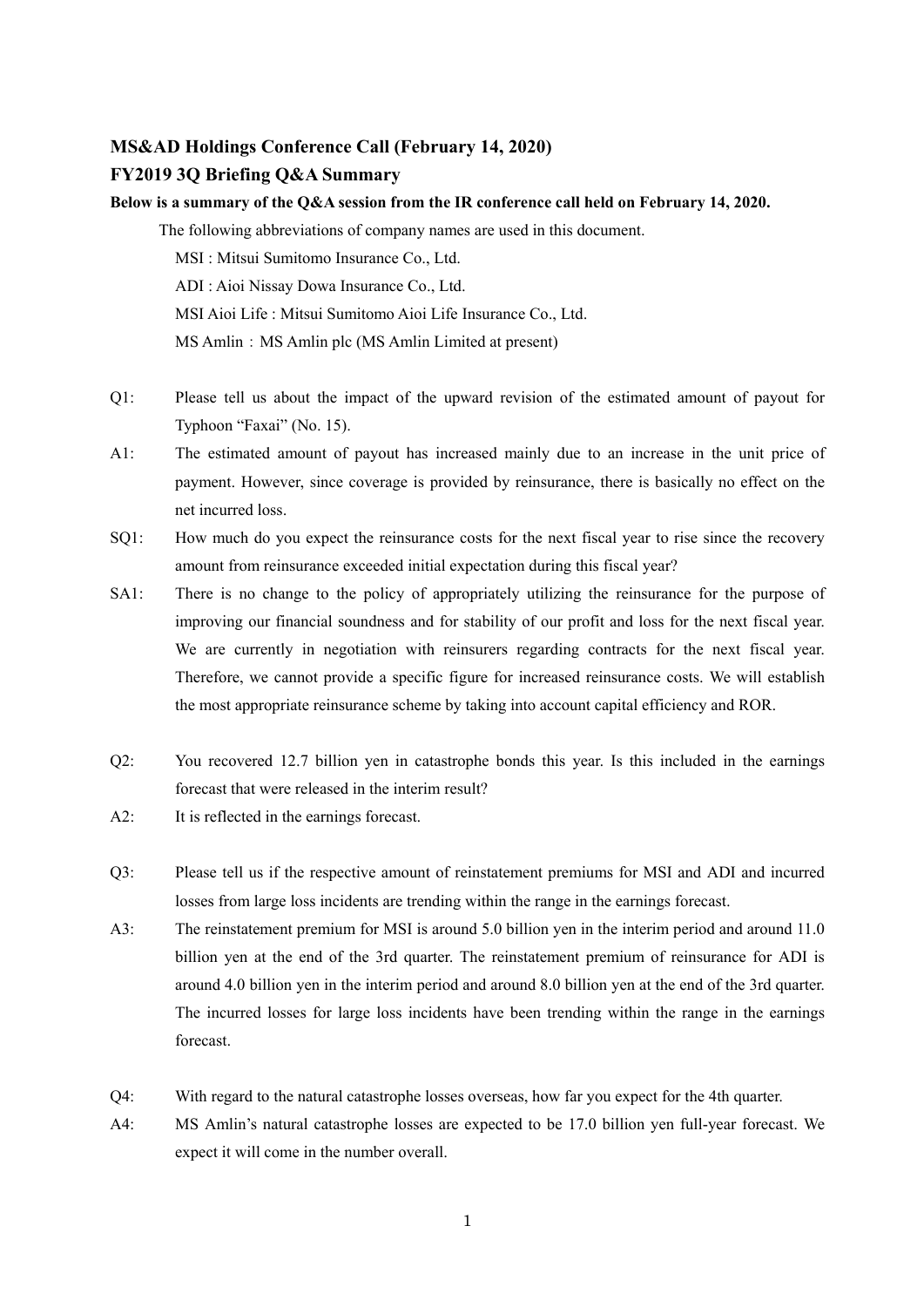- Q5: What is your assessment of the group adjusted profit almost achieving the annual plan at the 3rd quarter? Please tell us if this is in accordance with the annual plan after taking into account the effects of additional provisions such as underwriting reserves or above the plan.
- A5: The group adjusted profit by the 3rd quarter slightly exceeds the forecast, partially due to the timing of the sales of securities. There is no major change to the full-year group adjusted profit forecast because we are also expecting future operating expenses and some amount of losses.
- Q6: What are the special factors that will affect the group adjusted profit for the 4th quarter?
- A6: 30.0 billion yen in provisions for natural catastrophe liability reserves and 30.0 billion yen that reflects the tax effects of reorganizing the overseas businesses are included as assumptions underlying the earnings forecast.
- Q7: MS Amlin's underwriting profit has worsened in the last three months. Please tell us about the status of the measures to improve revenues and expenditures.
- A7: There have been downward pressures on the underwriting profit from the 2nd to 3rd quarters due to the impact of Hurricane Dorian. Aside from natural catastrophes, provisions for payment reserves for past-year contracts has settled down, and it is believed that measures to improve revenues and expenditures are working. However, losses from current-year contracts exceed the forecast at the beginning of the year due to multiple large losses.
- Q8: In terms of earnings progress for MS Amlin, the cumulative total up to the 3rd quarter is 8.6 billion yen, thus already exceeding the full-year forecast of 7.3 billion yen. Are there any negative factors in underwriting profit/loss, such as natural catastrophe losses and non-catastrophe large losses, in the 4th quarter, from October to December? Please confirm the underlying situation.
- A8: The full-year results for MS Amlin are still fluid because the accounts for the 4th quarter have not been finalized. We have not confirmed any natural catastrophes that are particularly large. In the 4th quarter, we anticipate certain costs related to foreign exchange accounting and reorganization, however, we believe that we can achieve our earnings forecast as a whole, including those factors.
- Q9: What is the outlook for MS Amlin's top line after FY2020, based on the results of the renewal rate in January 2020? Could you expect additional profits, if large natural catastrophes return to their average levels?
- A9: We believe MS Amlin was able to increase the premium rate at the same level as the reinsurance market. MS Amlin is focusing on their bottom-line and is working to steadily increase profits rather than significantly expand their top line.